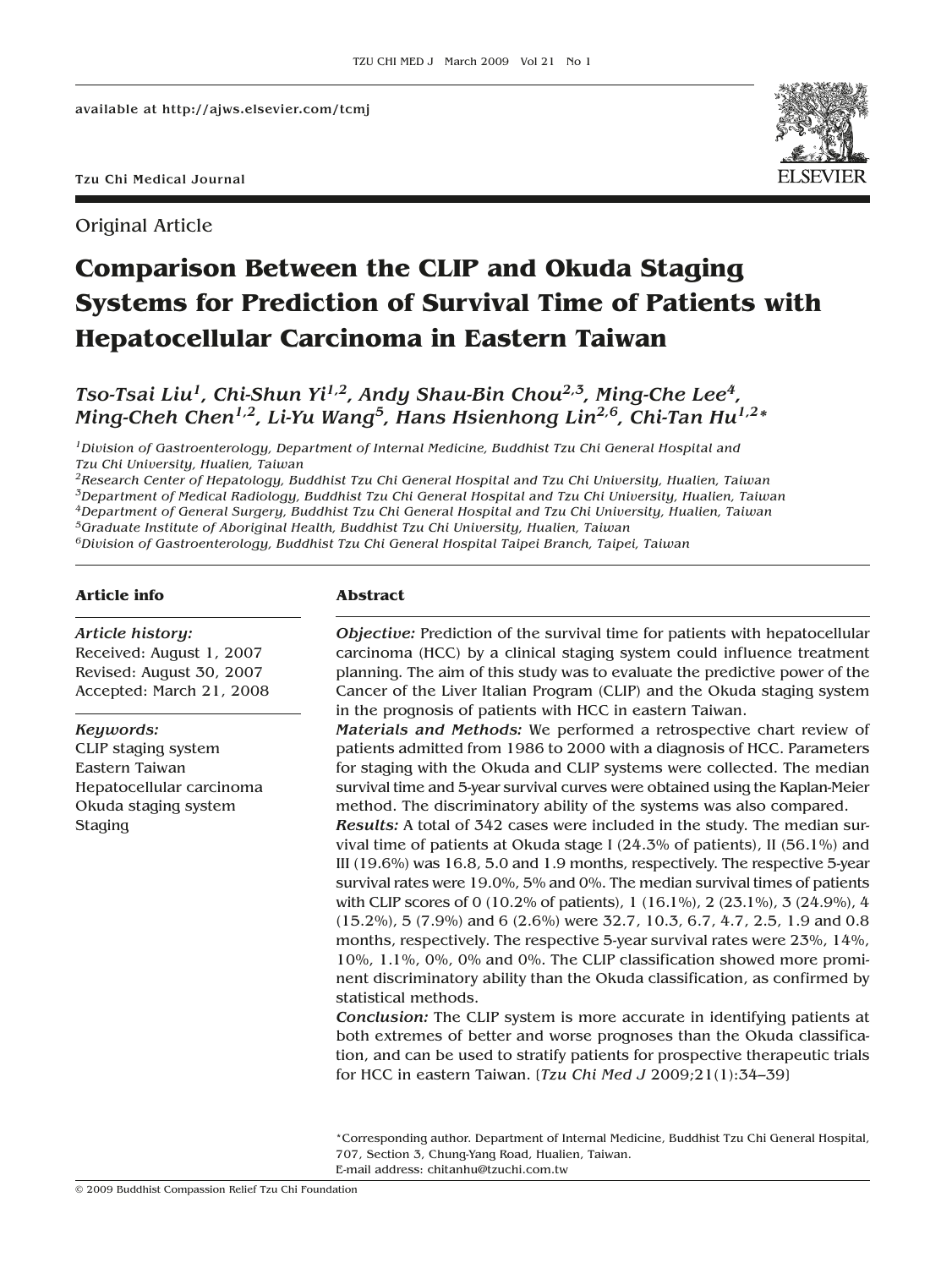#### **1. Introduction**

Hepatocellular carcinoma (HCC) is the most common cause of cancer death in Taiwan [1]. The global annual incidence and mortality are around half a million, making HCC the fifth most common human malignancy [2]. In clinical practice, patients with HCC have a poor prognosis despite recent advances in diagnosis and treatment [3]. Small lesions found in cancer screening programs are usually asymptomatic and can be treated with surgical resection, transplantation [3] or local ablation procedures [4,5]. However, HCC may invade hepatic blood vessels at relatively early stages, and the accompanying cirrhosis may compromise liver function and limit the safety of treatment procedures [6,7]. Thus the prognosis of patients with HCC is determined not only by tumor morphology, but also by vascular invasion and liver functional reserve.

An estimate of prognosis during the diagnosis period is important in the planning of treatment. An ideal staging system for estimation of prognosis should be simple, accurate, reproducible and inexpensive to implement, and should use objective parameters. The Okuda staging system for HCC has been used for many years (8), but factors like vascular invasion, and  $\alpha$ fetoprotein (AFP) levels are not considered, and new systems are therefore emerging [9–13]. Some systems which use parameters such as performance status are inaccurate and difficult to assess in retrospective studies because of interpersonal variation. After reviewing several recently developed prognosis indicator systems in the literature, the Cancer of the Liver Italian Program (CLIP) classification system [9] seemed to be most commonly used and suitable for a retrospective cohort.

HCC is a cancer with high mortality in eastern Taiwan [1]. The lack of reference data from a prognostic

predictive system in this area makes clinical decisions for suitable treatment difficult. In this retrospective study, we analyzed our patients to validate the predictive value of the CLIP classification, and compared its discrimination power with that of the Okuda staging system.

## **2. Materials and methods**

A computer search was done of the hospital records of inpatients who had been admitted with a main diagnosis of HCC from 1986 to 2000. A total of 493 cases were identified. Data collected included patient's age, sex, ethnic origin, social habits, laboratory results, diagnostic methods, hepatitis markers, imaging studies, treatment modalities, and outcome. The CLIP and Okuda classification variables are defined in Table 1. Patients who died during their first admission were also included. Patients with incomplete data for the CLIP (79 cases) and Okuda staging systems (72 cases) were excluded.

Survival status was queried by telephone contact with family members of the patients. Status was further verified using the National Death Certificate database, using national identification number, gender and birth date as linking variables. The date of December 31, 2001 was defined as the last census date in this study.

A total of 342 cases with complete data were included in the analysis. Median survival time and 5-year survival curves were obtained by the Kaplan-Meier method. The log-rank test was used to compare the survival rates of patients with different staging scores. Cox's proportional hazards regression was used to analyze the effect of both staging systems on the survival prediction. The likelihood ratio  $\chi^2$  test derived

| Variables              | CLIP system                                                                                                                           | Score    | Okuda system            | Score        |
|------------------------|---------------------------------------------------------------------------------------------------------------------------------------|----------|-------------------------|--------------|
| Tumor morphology       | Single nodule and $\leq$ 50% liver volume                                                                                             | $\Omega$ | $\leq$ 50% liver volume | $\Omega$     |
|                        | Multiple nodules and $\leq$ 50% liver volume                                                                                          |          | >50% liver volume       |              |
|                        | Massive or $>50\%$ liver volume                                                                                                       | 2        |                         |              |
| Portal vein thrombosis | No                                                                                                                                    | 0        |                         |              |
|                        | <b>Yes</b>                                                                                                                            |          |                         |              |
| <b>AFP</b>             | $\leq$ 400 ng/mL                                                                                                                      | $\Omega$ |                         |              |
|                        | $>400$ ng/mL                                                                                                                          |          |                         |              |
| Child-Pugh class       | $\overline{A}$                                                                                                                        | 0        |                         |              |
|                        | B                                                                                                                                     |          |                         |              |
|                        | C                                                                                                                                     | 2        |                         |              |
| Ascites                |                                                                                                                                       |          | No                      | $\mathbf{0}$ |
|                        |                                                                                                                                       |          | <b>Yes</b>              |              |
| Albumin                |                                                                                                                                       |          | $>3.0$ g/dL             | $\Omega$     |
|                        |                                                                                                                                       |          | $\leq 3.0$ g/dL         |              |
| Bilirubin              |                                                                                                                                       |          | $\leq$ 3 mg/dL          | $\mathbf{0}$ |
|                        |                                                                                                                                       |          | $>$ 3 mg/dL             |              |
|                        | CLIP = Cancer of the Liver Italian Program; AFP = $\alpha$ -fetoprotein. Okuda stage I = 0 points; II = 1–2 points; III = 3–4 points. |          |                         |              |

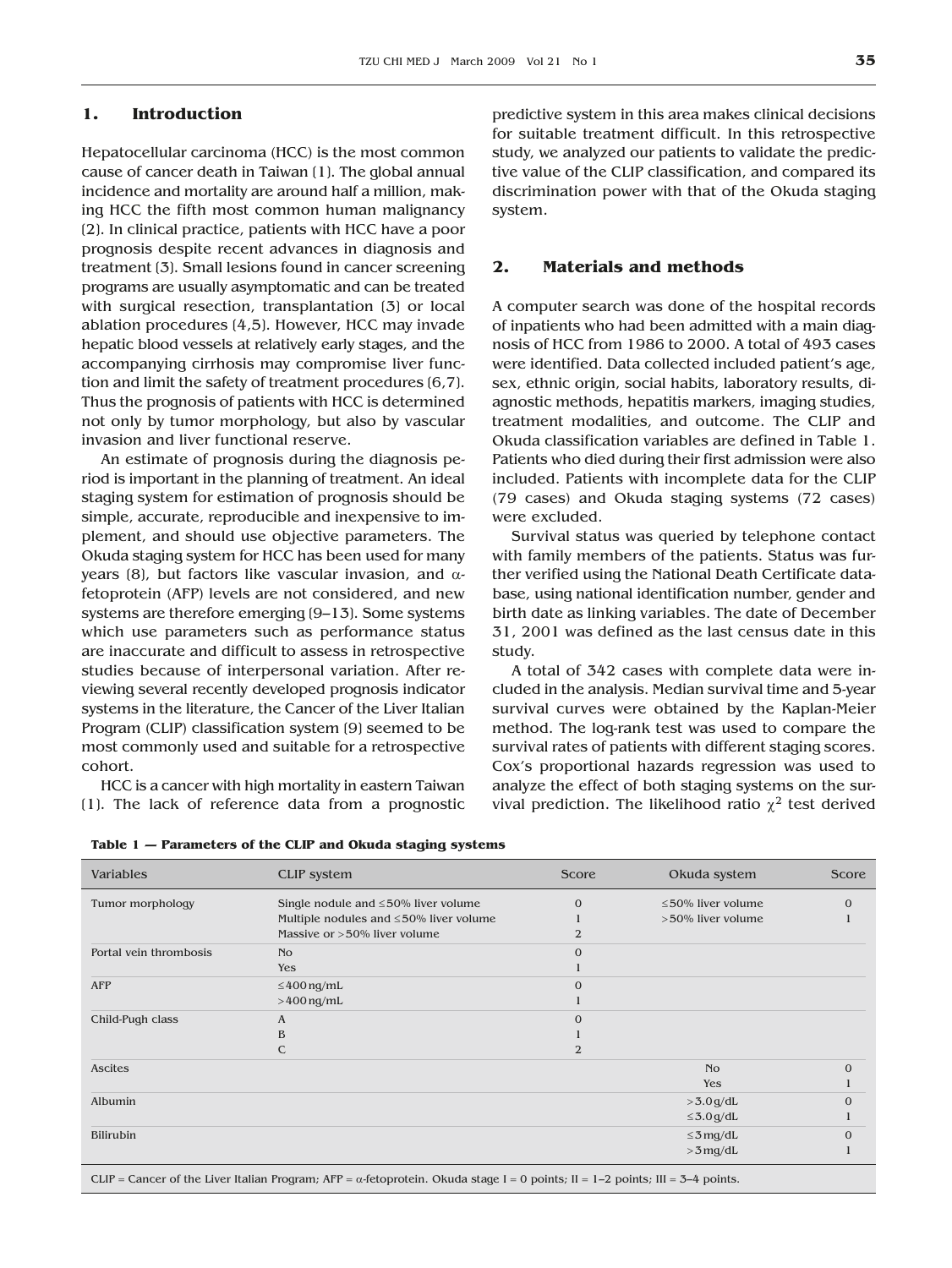from analysis of the Cox regression model was used to determine the homogeneity (small differences in survival among cases in the same group of each system) (14). The linear trend  $\chi^2$  test was used to measure the discriminatory ability of each staging system (15) and Akaike's information criterion was used to determine which was the more explanatory-informative system  $[16]$ .

All statistical analyses were performed using SAS version 8.2 (SAS Institute Inc., Cary, NC, USA) for Windows, SPSS version 12 (SPSS Inc., Chicago, IL, USA) for Windows, and MedCalc version 9.3.7.0 (MedCalc Software, Mariakerke, Belgium) for Windows.

#### **3. Results**

The diagnosis of HCC was made by pathologic examinations in 17.2% of patients and by typical imaging findings, in addition to elevated AFP and clinical course in 82.8%. The clinical characteristics of 342 patients at diagnosis are described in Table 2. The median age at diagnosis was 47.6 years. The majority of patients were male. More than 60% of patients were HBsAgseropositive, while around one third of patients were anti-HCV-seropositive. Most patients had accompanying liver cirrhosis. Our patients tended to present late in the course because more than half (53.5%) received no treatment.

The statistical analysis of patients according to the CLIP and Okuda prognostic systems for HCC and the Child-Pugh classification for liver cirrhosis (assessment of residual liver function) are shown in Table 3. The CLIP system delimits more subsets of patients with statistically significant differences in median survival times and survival rates than the Okuda system. The 5-year survival curves were plotted using the Kaplan-Meier method according to the CLIP (Fig. 1) or Okuda (Fig. 2) classifications.

To increase the discriminatory ability of the CLIP system, we merged cases with CLIP scores of 4, 5 and 6 in the same group for further statistical analysis. Cox's proportional hazards regression showed good survival prediction for both the CLIP and Okuda classifications (Table 4, Figs. 3 and 4). The CLIP staging system showed higher linear trends and homogeneity likelihood ratio  $\chi^2$  values and lower Akaike's information criterion value, confirming that the CLIP classification is statistically better than the Okuda system (Table 5).

#### **4. Discussion**

HCC is prevalent in Asians because of the high prevalence of viral hepatitis  $(2,3)$ . It is the most common cause of cancer death in Taiwan [1]. In reviewing the

#### **Table 2 — Clinical characteristics of 342 patients on admission**

|                                                             | n (%)                                              |
|-------------------------------------------------------------|----------------------------------------------------|
| <b>Sex</b><br>Female<br>Male                                | 60 (17.5)<br>282 (82.5)                            |
| Age at diagnosis (yr)<br><60<br>$\geq 60$                   | 152 (44.4)<br>190 (55.6)                           |
| Ethnicity<br>Han Chinese<br>Taiwanese Aborigines<br>Unknown | 222 (71.4)<br>29(9.3)<br>60 (19.3)                 |
| HBsAg serostatus<br>Negative<br>Positive<br>Unknown         | 129 (37.7)<br>206 (60.2)<br>7(2.0)                 |
| Anti-HCV serostatus<br>Negative<br>Positive<br>Unknown      | 201 (58.8)<br>93(27.2)<br>48 (14.0)                |
| $\alpha$ -fetoprotein<br>$0 - 12.5$<br>12.6-400<br>>400     | 76 (22.2)<br>98 (28.7)<br>168 (49.1)               |
| Cirrhosis<br>No<br><b>Yes</b>                               | 58 (17.0)<br>284 (83.0)                            |
| Child-Pugh score<br>$\overline{A}$<br>B<br>$\mathsf{C}$     | 144 (42.1)<br>139 (40.6)<br>59 (17.3)              |
| <b>Ascites</b><br>No<br>Mild<br>Moderate or severe          | 228 (66.7)<br>63(18.4)<br>51 (14.9)                |
| Portal vein thrombosis<br>No<br><b>Yes</b>                  | 247 (72.2)<br>95 (28.8)                            |
| Treatment<br>None<br>Surgery<br><b>TACE</b><br><b>PEIT</b>  | 183 (53.5)<br>52 (15.2)<br>105 (30.7)<br>41 (12.1) |

HBsAg = hepatitis B surface antigen; HCV = hepatitis C virus; TACE = transcatheter arterial chemoembolization; PEIT = percutaneous ethanol injection.

clinical prognostic predicting systems in the literature, we found that the CLIP system seemed to be optimal. Similar results were confirmed for patients with HCC in eastern Taiwan. Assessment is easy in the CLIP system and it can be used to stratify patients into groups with identical scores to compare different treatment modalities in prospective studies.

In the past, the principal prognostic systems for HCC were the TNM (tumor, node, metastasis) and the Okuda systems, but limitations and criticisms have emerged, mainly related to the incomplete assessment of residual liver function and the lack of many prognostic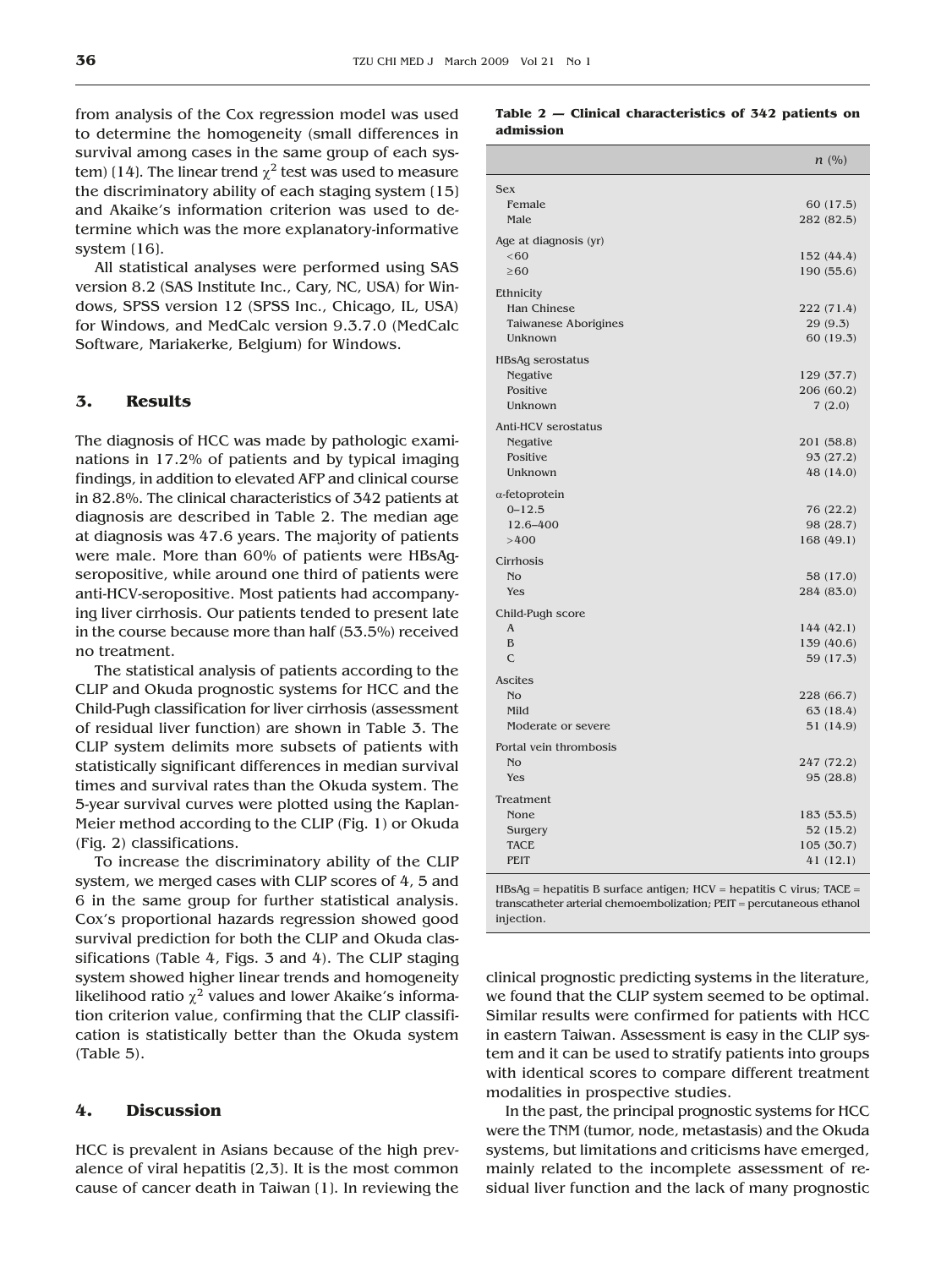|                                                                           |            | Median survival in         | Survival rate $(\% )$ |                 |       |                 | $p$ of log- |
|---------------------------------------------------------------------------|------------|----------------------------|-----------------------|-----------------|-------|-----------------|-------------|
| n (%)                                                                     |            | months $(95\% \text{ CI})$ | 6 <sub>mo</sub>       | 1 <sub>yr</sub> | 3yr   | 5 <sub>yr</sub> | rank test   |
| <b>CLIP</b> score                                                         |            |                            |                       |                 |       |                 | < 0.0001    |
| $\mathbf{O}$                                                              | 35(10.2)   | 32.736 (11.934-44.669)     | 0.714                 | 0.657           | 0.486 | 0.229           |             |
|                                                                           | 55(16.1)   | 10.298 (6.802-16.901)      | 0.673                 | 0.473           | 0.236 | 0.139           |             |
| 2                                                                         | 79(23.1)   | 6.736 (4.504-10.628)       | 0.532                 | 0.367           | 0.139 | 0.100           |             |
| $\overline{3}$                                                            | 85 (24.9)  | 4.727 (3.066-6.628)        | 0.435                 | 0.247           | 0.059 | 0.011           |             |
| 4                                                                         | 52(15.2)   | 2.450 (1.769-3.496)        | 0.192                 | 0.096           | 0.039 | 0.000           |             |
| 5                                                                         | 27(7.9)    | $1.934(1.231 - 2.471)$     | 0.185                 | 0.111           | 0.037 | 0.000           |             |
| 6                                                                         | 9(2.6)     | $0.835(0.331 - 1.562)$     | 0.000                 | 0.000           | 0.000 | 0.000           |             |
| Okuda stage                                                               |            |                            |                       |                 |       |                 | < 0.0001    |
|                                                                           | 83 (24.3)  | 16.802 (10.298-27.231)     | 0.699                 | 0.578           | 0.325 | 0.188           |             |
| $\mathbf{I}$                                                              | 192(56.1)  | 4.967 (4.099-6.397)        | 0.453                 | 0.271           | 0.104 | 0.052           |             |
| III                                                                       | 67 (19.6)  | $1.934(1.207 - 2.231)$     | 0.164                 | 0.105           | 0.030 | 0.000           |             |
| Child-Pugh                                                                |            |                            |                       |                 |       |                 | < 0.0001    |
| A                                                                         | 144(42.1)  | 8.603 (6.397-10.298)       | 0.611                 | 0.396           | 0.215 | 0.131           |             |
| B                                                                         | 139 (40.6) | 3.430 (2.636-5.000)        | 0.396                 | 0.302           | 0.115 | 0.050           |             |
| $\mathsf{C}$                                                              | 59 (17.3)  | $1.934(1.231 - 2.760)$     | 0.220                 | 0.136           | 0.034 | 0.000           |             |
| Overall                                                                   | 342 (100)  | 4.760 (4.000-6.132)        | 0.456                 | 0.313           | 0.143 | 0.074           |             |
| $CI = confidence$ interval; $CLIP = Cancer$ of the Liver Italian Program. |            |                            |                       |                 |       |                 |             |





**Fig. 1 — Survival curves of patients plotted using the Kaplan-Meier method according to Cancer of the Liver Italian Program (CLIP) scores.**

factors [9–13,17–22]. New staging systems for HCC have been developed, including the CLIP (from Italy), the Barcelona Clinic Liver Cancer system (BCLC, Spain)  $(10)$ , the French classification  $(11)$ , the Chinese University Prognostic Index (CUPI, Hong Kong) [12] and the Japan Integrated Score (JIS, Japan) [23]. Each has been shown to have predictive power for HCC. These systems share common features of combined assessment of tumor burden with markers of liver function and the addition of many factors that are probably related to the survival time. The residual liver function at the time of diagnosis of HCC has been increasingly emphasized by most investigators. This was also confirmed by our study, demonstrating that the Child-Pugh

classification can also predict the outcome of patients with HCC. However, the BCLC and French systems include subjective parameters, such as performance status, which increase interpersonal bias and are difficult to assess in a retrospective fashion. The CUPI and JIS systems include the TNM status, which is complicated, and the exact estimation can be impossible in patients who have not received surgical intervention (13,17).

The CLIP system, originally proposed by the Cancer of the Liver Italian Program, includes tumor characteristics, vascular invasion, and liver function reserve. It has been shown to have high discriminatory power in many retrospective studies [18–20]. Moreover, prospective studies have shown that CLIP is suitable for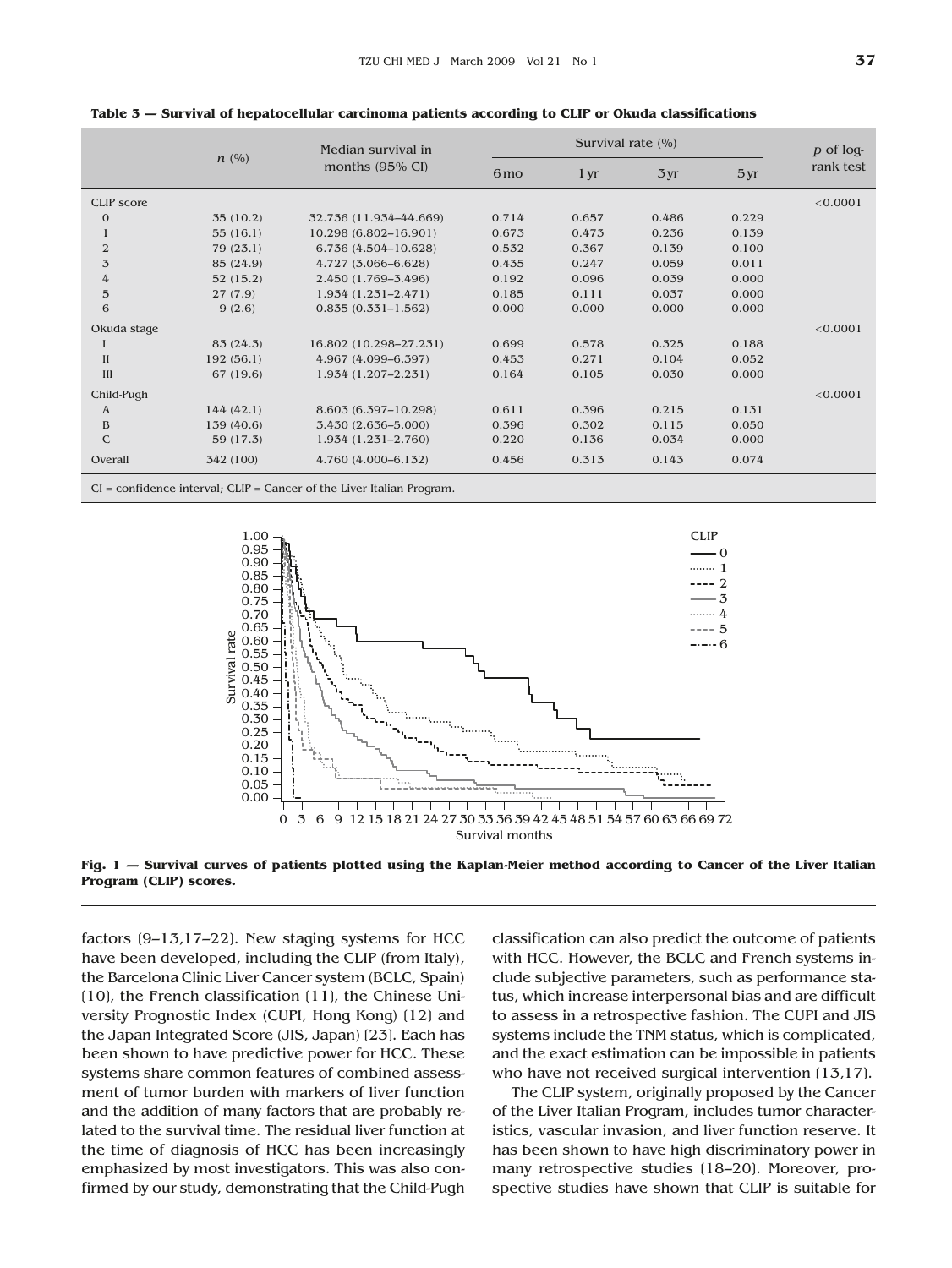

**Fig. 2 — Survival curves of patients plotted using the Kaplan-Meier method according to the Okuda stages.**

**Table 4 — Survival prediction of hepatocellular carcinoma patients according to CLIP or Okuda classifications analyzed by Cox's proportional hazards regression**

|                                                                           | Regression<br>coefficient | <b>SE</b> | D | <b>RR</b> | $95\%$ CI                                                                  |
|---------------------------------------------------------------------------|---------------------------|-----------|---|-----------|----------------------------------------------------------------------------|
| <b>CLIP</b><br>Okuda                                                      | 0.4358<br>0.7083          |           |   |           | 0.04815 0.0000 1.5462 1.4077-1.6985<br>0.08974 0.0000 2.0305 1.7046-2.4189 |
| CLIP = Cancer of the Liver Italian Program, merging scores $4$ , 5 and 6; |                           |           |   |           |                                                                            |

SE = standard error; RR = relative risk; CI = confidence interval.



**Fig. 3 — Survival probability curves of patients plotted using Cox's proportional hazards regression method according to Cancer of the Liver Italian Program (CLIP) scores, merging scores 4, 5 and 6.**



**Fig. 4 — Survival probability curves of patients plotted using Cox's proportional hazards regression method according to the Okuda stages.**

**Table 5 — Comparison of the prognostic stratification\* of CLIP and Okuda classifications**

|             | Linear trend $\chi^2$ | Homogeneity<br>likelihood<br>ratio test | Akaike's<br>information<br>criterion |
|-------------|-----------------------|-----------------------------------------|--------------------------------------|
| <b>CLIP</b> | 77.0076               | 87.2844                                 | 3163.74749                           |
| Okuda       | 59.8840               | 62.0593                                 | 3188.97259                           |

\*Higher values of discriminatory ability linear trend  $\chi^2$  test and homogeneity likelihood ratio  $\chi^2$  test and lower value of Akaike's information criterion were associated with better prognostic stratification of the system. CLIP = Cancer of the Liver Italian Program, merging scores 4, 5 and 6.